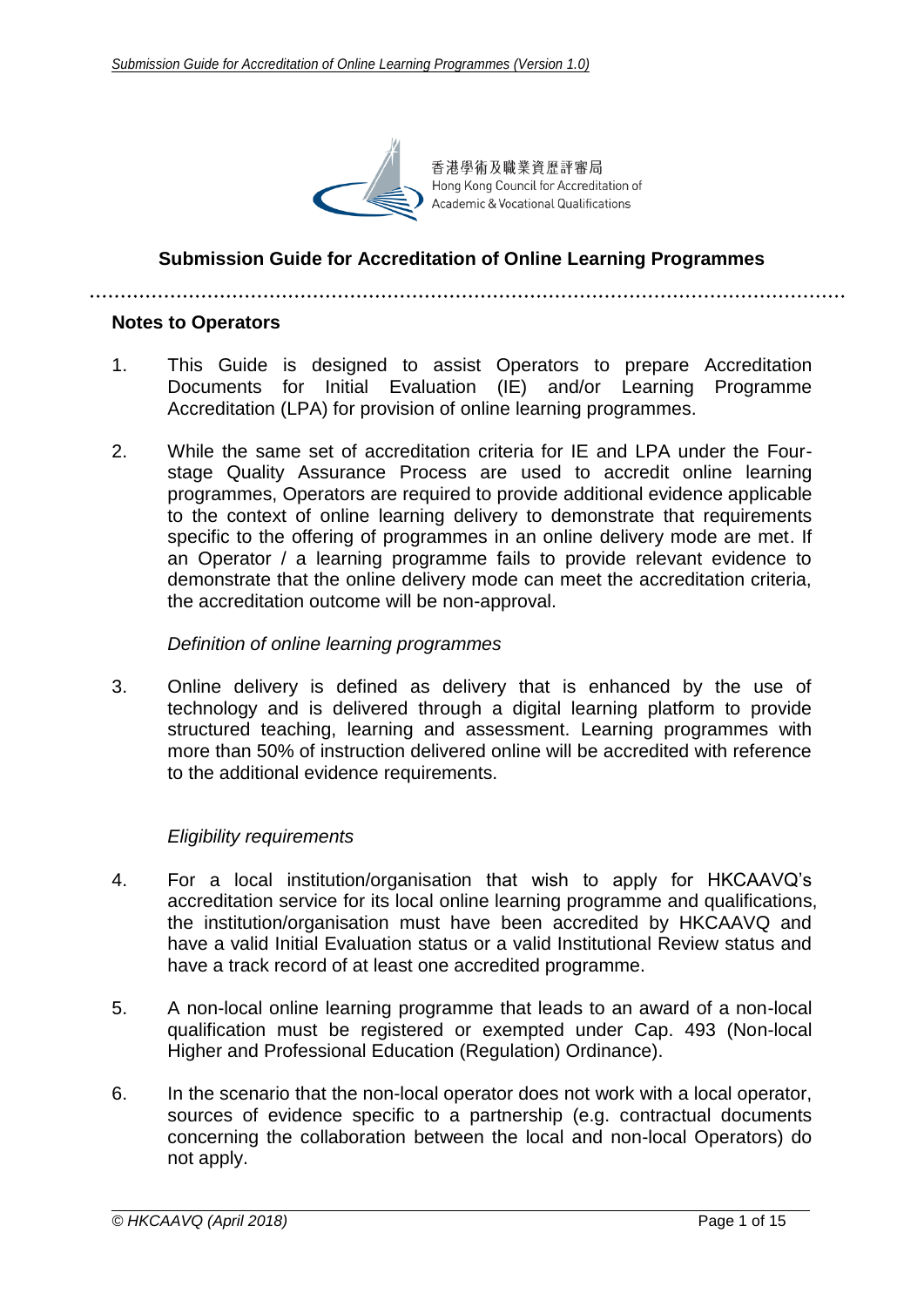- 7. To prepare the Accreditation Document, Operators are expected to conduct a self-evaluation making reference to the relevant accreditation criteria and standards, and the types of possible sources of evidence listed in this document.
- 8. This Guide only contains specific evidence required for accreditation of online learning programmes and should be read in conjunction with the relevant Submission Guides/Forms for local and non-local programmes for a complete understanding of evidence to be provided.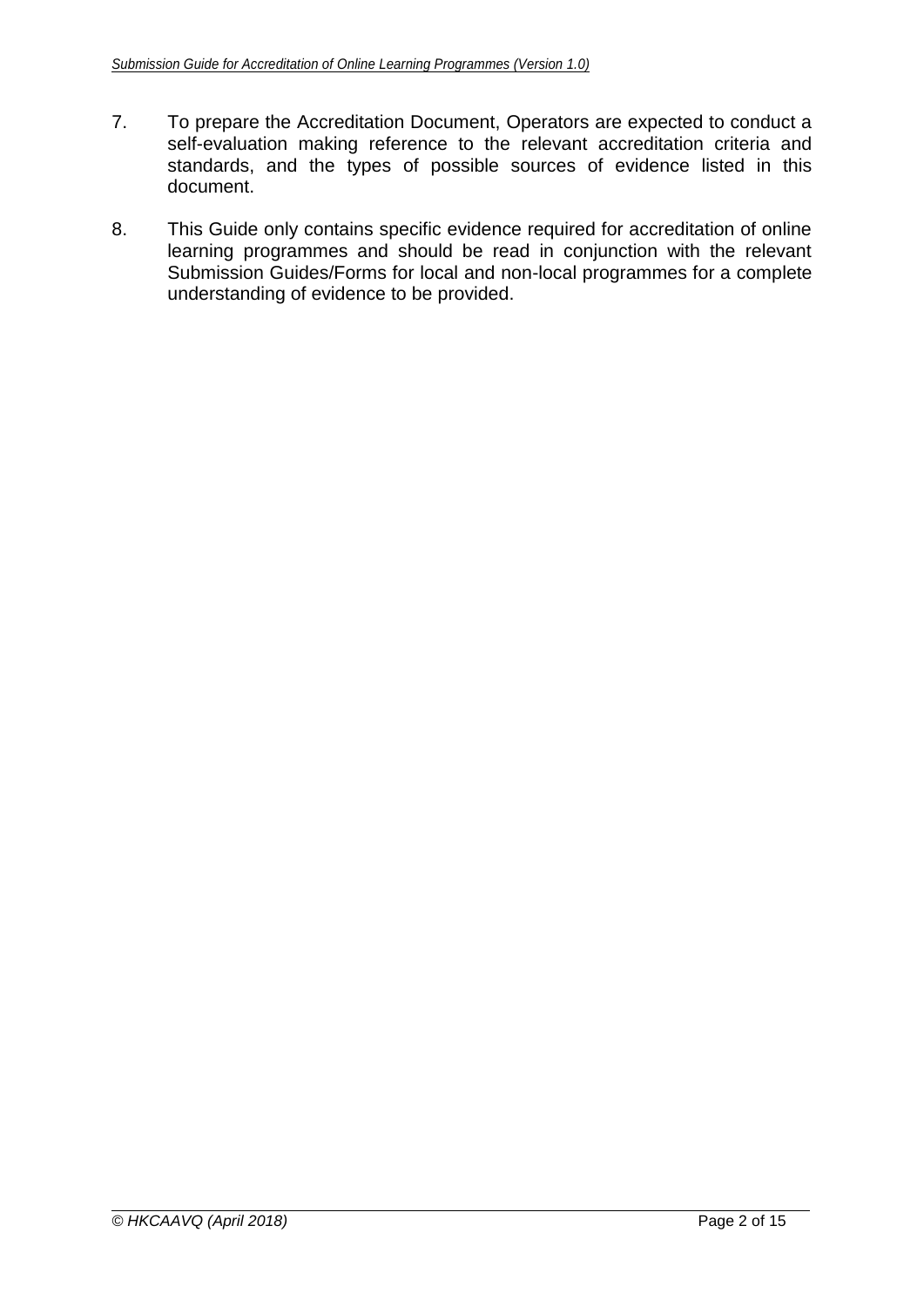## **Part I General Information**

#### **Section 1 Overview of the Operator**

Information specific to Operators offering programmes involving online delivery:

- Location(s) of the registered server(s) hosting the online learning platform
- Reasons for choosing online delivery for the programme(s) and the relevant experience in online education of the Operator

Note: For learning programmes with no face-to-face component, address of teaching venue(s) may not be applicable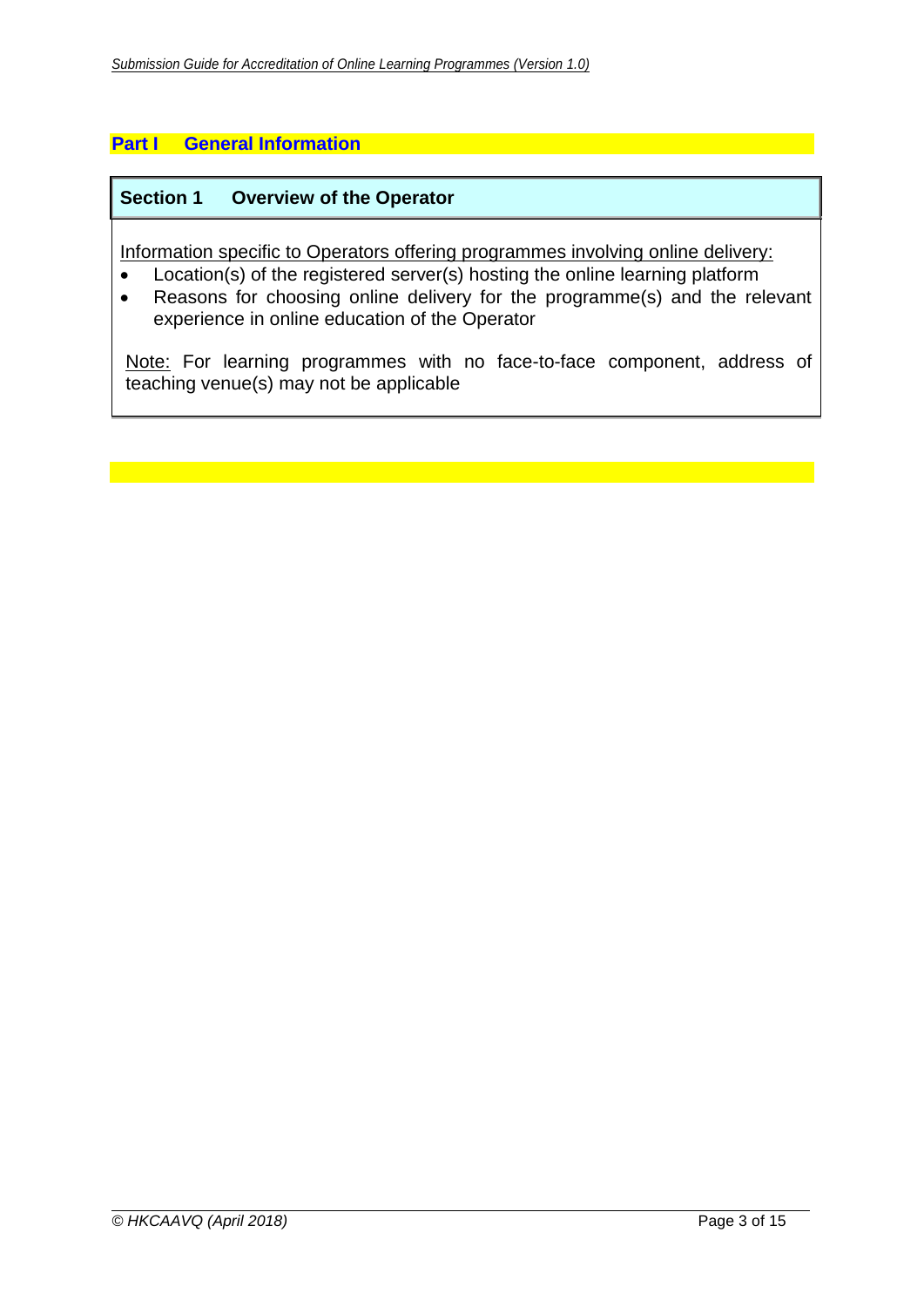# **Part II Accreditation Criteria for Initial Evaluation**

| <b>Accreditation Criteria</b>                                                                                                                                                                                                                                                                                                                                                                                                                                                                                                                                                                                                                                                            | <b>Evidence Specific to Operators</b><br><b>Offering Programmes Involving</b><br><b>Online Delivery</b>                                                                                                                                                                                                                                                                                                                                                                                                                                                                                                                                                 |
|------------------------------------------------------------------------------------------------------------------------------------------------------------------------------------------------------------------------------------------------------------------------------------------------------------------------------------------------------------------------------------------------------------------------------------------------------------------------------------------------------------------------------------------------------------------------------------------------------------------------------------------------------------------------------------------|---------------------------------------------------------------------------------------------------------------------------------------------------------------------------------------------------------------------------------------------------------------------------------------------------------------------------------------------------------------------------------------------------------------------------------------------------------------------------------------------------------------------------------------------------------------------------------------------------------------------------------------------------------|
| 1. Organisational Management                                                                                                                                                                                                                                                                                                                                                                                                                                                                                                                                                                                                                                                             |                                                                                                                                                                                                                                                                                                                                                                                                                                                                                                                                                                                                                                                         |
| <b>For Local Operators:</b><br>including<br>Operators'<br>management<br>quality<br>structure and processes<br>and<br>be<br>arrangements<br>must<br>assurance<br>sufficient to manage their operations.                                                                                                                                                                                                                                                                                                                                                                                                                                                                                   | Documents showing the Operator<br>$\Box$<br>has complied with the statutory<br>requirements, if any for online<br>learning provision in its country of<br>origin<br>Strategic plans which include a<br>$\Box$<br>vision for providing quality online<br>education                                                                                                                                                                                                                                                                                                                                                                                       |
| <b>For Non-local Operators:</b><br>(a) Institutional Strategy and Authority<br>to Establish the Collaboration<br>Each partner to the collaboration must<br>make collaborative provision a matter of<br>institutional policy, and must have taken<br>decision to contract<br>through<br>the<br>a a<br>properly authorised body within<br>the<br>governance and management structure of<br>the institution, with the authority<br>to<br>commit the necessary resources.<br>(b) Accreditation Status of the Non-<br>local Operator<br>The non-local Operator should be fully                                                                                                                | Documents showing<br>the<br>❏<br>commitment of the institution(s) in<br>developing and maintaining an<br>online<br>learning platform<br>that<br>supports effective online delivery,<br>which include measures to ensure<br>accessibility, reliability and security<br>of the online platform as well as the<br>necessary measures for verifying<br>students' identity and tracking the<br>progress of their learning<br>Institutional policies for the award<br>$\Box$<br>of QF/academic credit for online<br>learning modules<br>Documents setting out the role,<br>$\Box$<br>responsibilities and processes for<br>managing the operation of the I.T. |
| authorised to operate in the country in<br>which it is based, and the terms of its<br>accreditation should permit (or not<br>prohibit) its participation in collaborative<br>provision with a partner outside its own<br>country as well as to award qualifications.<br>(c) Contractual Considerations<br>There should be a written and legally<br>binding agreement setting out the rights<br>and obligations of the non-local Operator<br>and the local Operator. The agreement<br>must cover those matters that are the<br>responsibilities of each Operator and the<br>specific matters relating to the delivery of<br>each learning programme offered through<br>the collaboration. | infrastructure necessary for online<br>delivery<br>Code of practice/guidelines<br>❏<br>in.<br>the risks specific<br>managing<br>to<br>online programmes<br>A contingency plan for delivery in<br>$\Box$<br>the event of the failure of the main<br>delivery system<br>$\Box$<br>(for<br><b>NLP</b><br><b>Operators</b><br>only)<br>Authorisation granted to the non-<br>Operator<br>local<br>to<br>award<br>qualifications in and outside the<br>home country and to operate online<br>programmes in and outside the<br>home country, if different from the<br>above                                                                                    |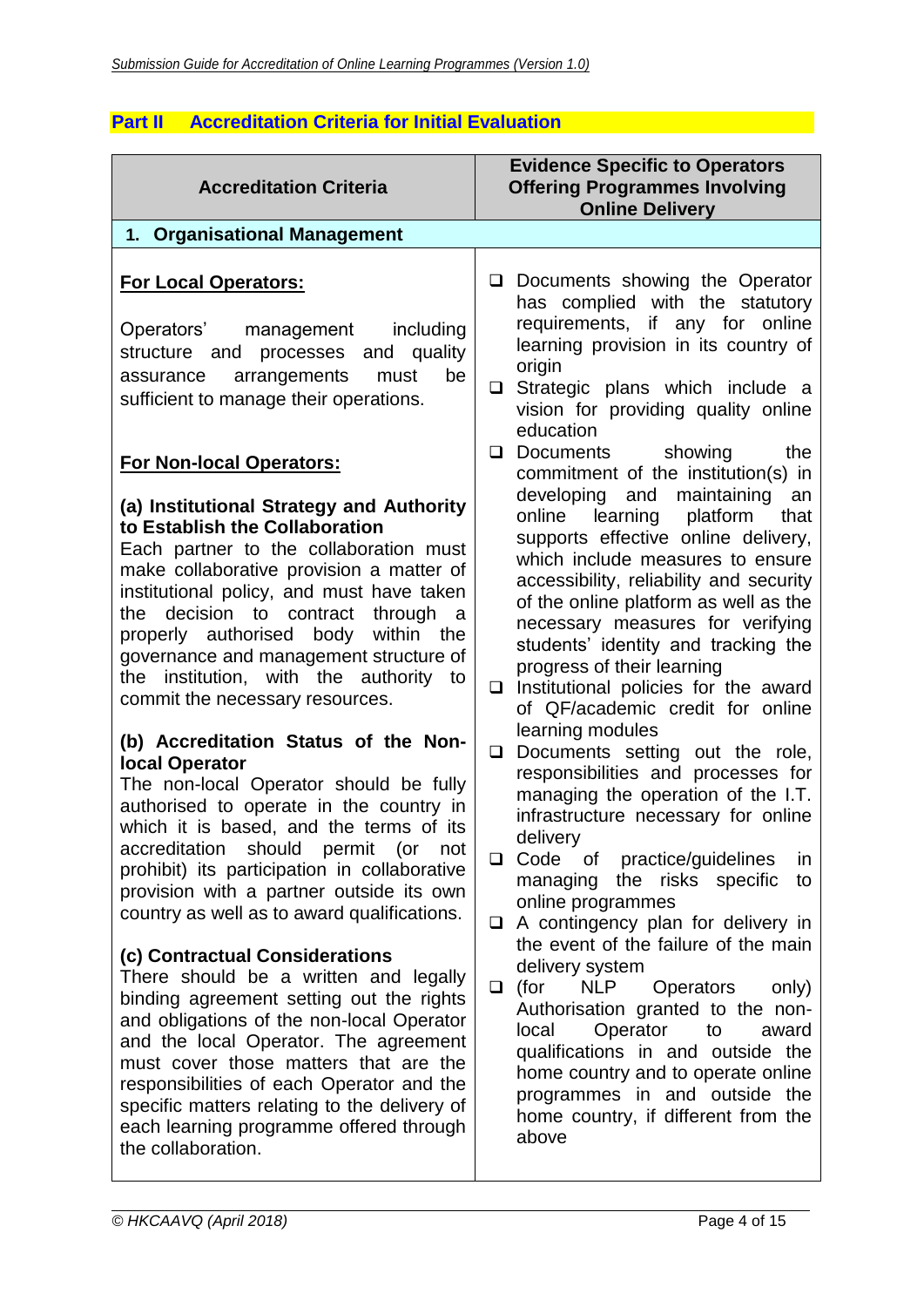| (d) Policy and Operational Framework<br>should<br>be<br>a<br>clear,<br>There<br>written<br>statement of responsibility for taking<br>operational<br>decisions<br>policy and<br>concerning the learning programmes<br>covered by the collaboration. Being the<br>awarding authority of the non-local<br>qualification, the non-local Operator<br>should assume overall responsibility of<br>the academic standards and<br>quality<br>control of the<br>non-local<br>learning<br>programme. The policy and operational<br>framework specific to the partnership<br>should be integrated and effective to<br>ensure the delivery of high quality<br>educational services to students.<br>(e) Assessment and Management of<br><b>Risk</b><br>There should be a full assessment of<br>risks to the learning programmes offered<br>the<br>collaboration,<br>with<br>through<br>appropriate and realistic plans to manage<br>risk, and contingency arrangements to<br>protect student interests in the event of<br>the termination of the collaboration. |                                                                                                                                   |
|---------------------------------------------------------------------------------------------------------------------------------------------------------------------------------------------------------------------------------------------------------------------------------------------------------------------------------------------------------------------------------------------------------------------------------------------------------------------------------------------------------------------------------------------------------------------------------------------------------------------------------------------------------------------------------------------------------------------------------------------------------------------------------------------------------------------------------------------------------------------------------------------------------------------------------------------------------------------------------------------------------------------------------------------------|-----------------------------------------------------------------------------------------------------------------------------------|
| 2. Financial and Physical Resources                                                                                                                                                                                                                                                                                                                                                                                                                                                                                                                                                                                                                                                                                                                                                                                                                                                                                                                                                                                                               |                                                                                                                                   |
| <b>For Local Operators:</b><br>Operators must have adequate financial<br>and physical resources for the delivery of<br>their programmes.                                                                                                                                                                                                                                                                                                                                                                                                                                                                                                                                                                                                                                                                                                                                                                                                                                                                                                          | $\Box$ Institutional<br>budgets<br>reflecting<br>investment in online infrastructure<br>and/or systems in the next three<br>years |
| <b>For Non-local Operators:</b><br>collaboration should<br>The<br>have<br>an<br>adequate financial and physical resource<br>base to support its learning programme(s)<br>at an acceptable level of quality on a<br>continuing basis including provision of<br>classrooms, laboratory, library, IT and<br>other teaching and learning facilities.                                                                                                                                                                                                                                                                                                                                                                                                                                                                                                                                                                                                                                                                                                  |                                                                                                                                   |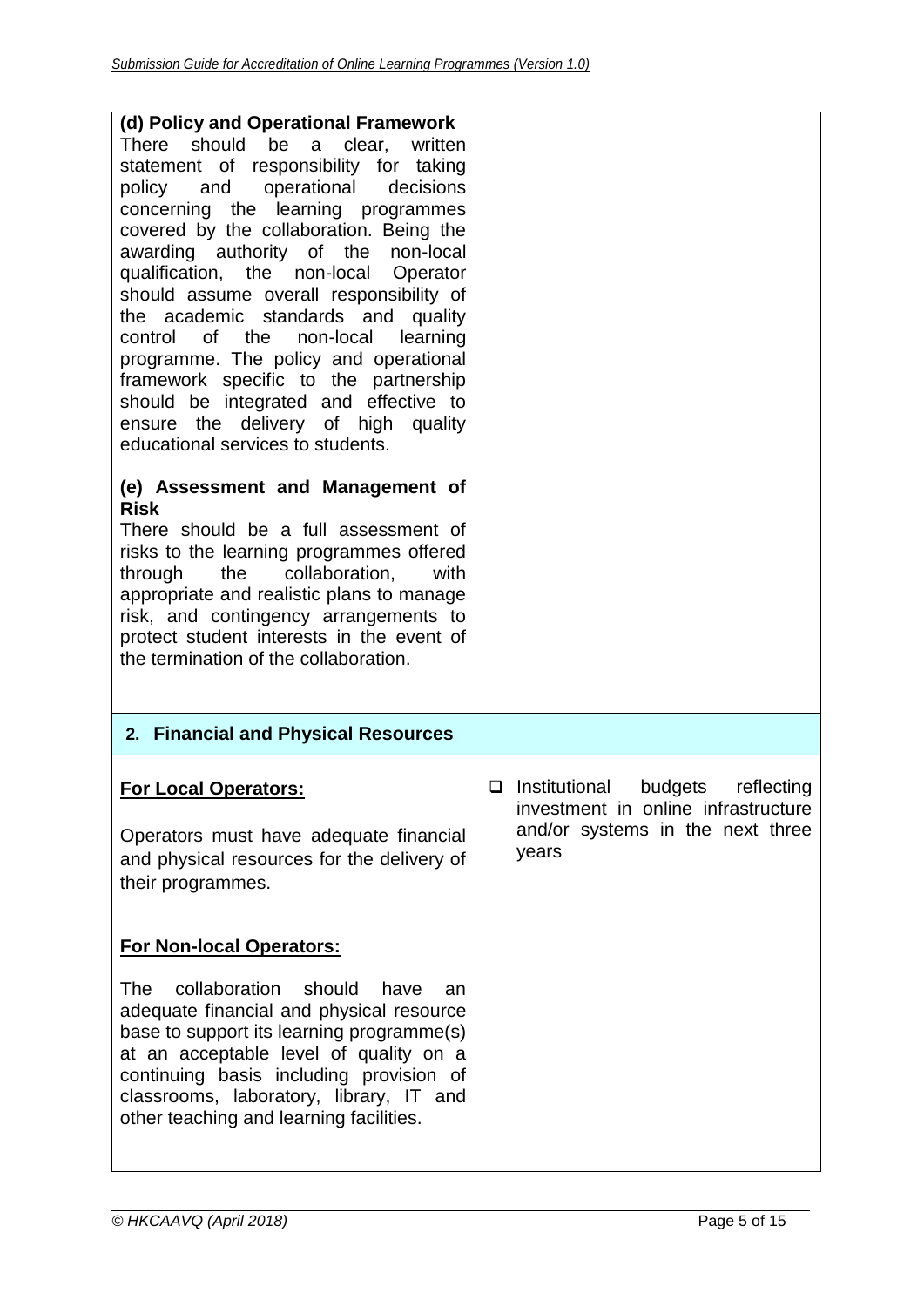| 3. Staffing and Staff Development                                                                                                                                                                                                                                                                                                                                                                                                                                                                                                                                                                                                                                                                                                                                                                                                                                                                    |                                                                                                                                                                                                                                                                                                                                                                                                                                                                                                                                                                                                                                                          |
|------------------------------------------------------------------------------------------------------------------------------------------------------------------------------------------------------------------------------------------------------------------------------------------------------------------------------------------------------------------------------------------------------------------------------------------------------------------------------------------------------------------------------------------------------------------------------------------------------------------------------------------------------------------------------------------------------------------------------------------------------------------------------------------------------------------------------------------------------------------------------------------------------|----------------------------------------------------------------------------------------------------------------------------------------------------------------------------------------------------------------------------------------------------------------------------------------------------------------------------------------------------------------------------------------------------------------------------------------------------------------------------------------------------------------------------------------------------------------------------------------------------------------------------------------------------------|
| <b>For Local Operators:</b><br>Operators must have adequate teaching<br>and support staff with the<br>qualities,<br>qualifications<br>competence,<br>and<br>experience necessary for the effective<br>delivery of their programmes.<br><b>For Non-local Operators:</b><br>(a) Staffing<br>The partnership has policies which are<br>effective in ensuring the availability of an<br>number of staff<br>adequate<br>with<br>the<br>appropriate expertise, experience<br>and<br>teach<br>the<br>competency<br>to<br>learning<br>by<br>programmes<br>covered<br>the<br>collaboration.<br>(b) Staff Development<br>There should be effective policies to<br>sufficient<br>appropriate<br>provide<br>and<br>opportunities<br>for teaching<br>staff<br>to<br>enhance their pedagogical skills<br>and<br>subject knowledge and be familiar with<br>the academic ethos of the non-local<br>learning partner. | $\Box$ Roles<br>and<br>responsibilities<br>0f<br>academic<br>management,<br>and<br>support staff in online learning<br>provision<br>Competences required for key staff<br>$\Box$<br>members involved in the design<br>and development of the online<br>components of the programmes<br>Institutional policies and plan for<br>❏<br>staff<br>training<br>formal<br>and<br>professional development for online<br>delivery of learning programme(s)<br>Professional development budgets<br>❏<br>online<br>related<br>education<br>to<br>provision<br>Policies<br>which<br>$\Box$<br>recognise<br>excellence in teaching and learning<br>in online settings |
| 4. Quality Assurance                                                                                                                                                                                                                                                                                                                                                                                                                                                                                                                                                                                                                                                                                                                                                                                                                                                                                 |                                                                                                                                                                                                                                                                                                                                                                                                                                                                                                                                                                                                                                                          |
| <b>For Local Operators:</b><br>Operators must (i) develop<br>learning<br>programmes by addressing the needs of<br>employees<br>the<br>community,<br>and<br>employers and aligning them with the<br>GLD of QF; and (ii) monitor and review<br>the performance of all their programmes<br>on an ongoing basis to ensure that the<br>programmes remain current and valid and<br>that the learning outcomes, teaching and<br>activities<br>student<br>and<br>learning<br>assessments are effective.                                                                                                                                                                                                                                                                                                                                                                                                      | Documents<br>showing<br>❏<br>how<br>data/information<br>collected<br>from<br>learning analytics tools are utilised<br>to monitor and review students'<br>achievement as well as identify<br>the<br>enhance<br>to<br>measures<br>effectiveness of the online delivery<br>Institutional policies to safeguard<br>$\Box$<br>quality of online<br>learning<br>the<br>environment, e.g. security policy,<br>student privacy and copyright or IP<br>of online learning materials                                                                                                                                                                               |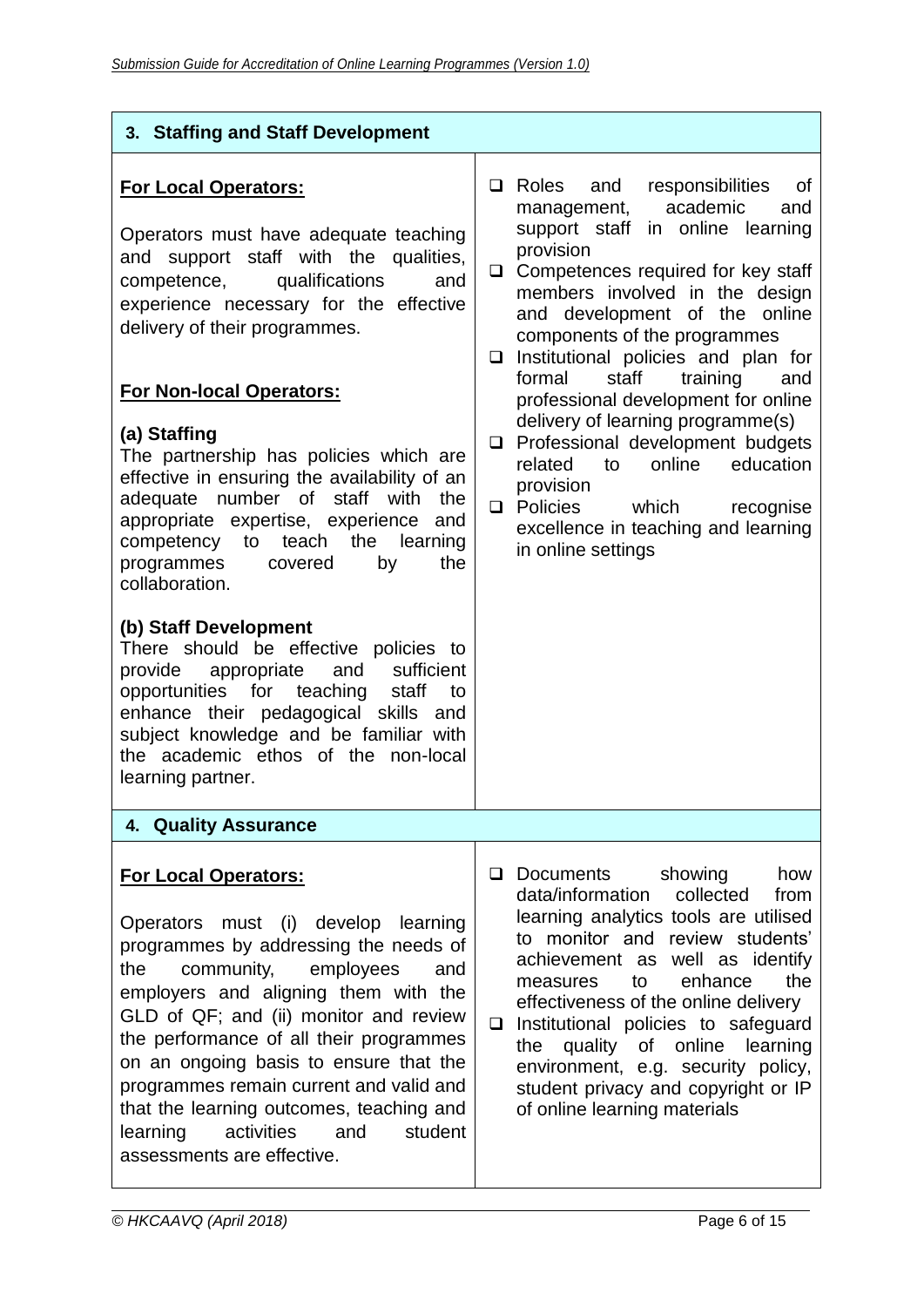## **For Non-local Operators:**

There must be an appropriate and effective quality assurance mechanism to ensure the quality of the collaboration. There must be effective integration of the quality mechanisms of the partners, with a clear delineation of the responsibilities of each, particularly with respect to programme development and management, and the authority to contextualise and make changes to learning programmes. The partnership must demonstrate competency to operate the non-local learning programme under collaboration meeting the HKQF standards and that required of by the Hong Kong education system. It must be committed to the provision of accurate, current and complete information to the public and students at policy level.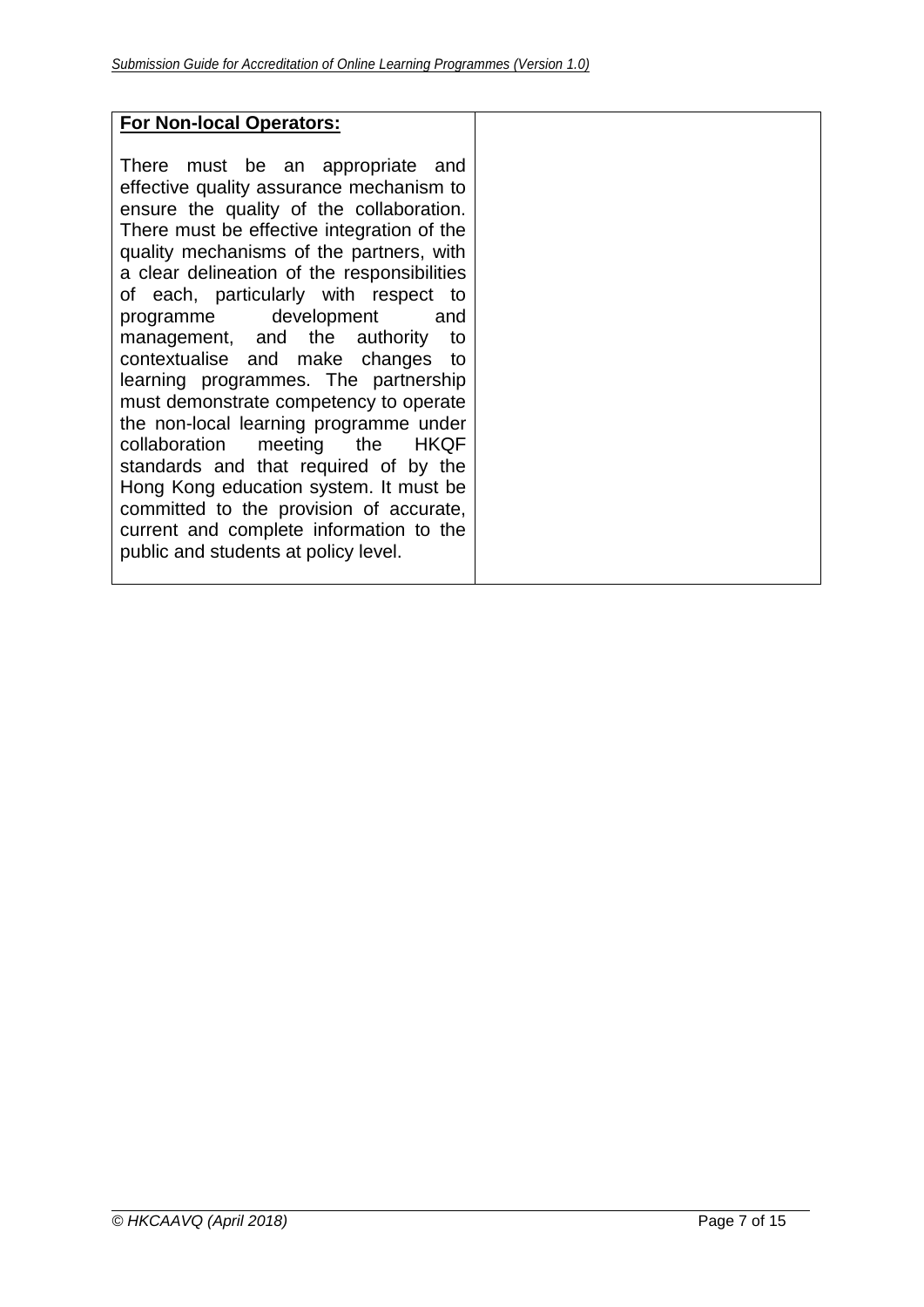## **Part III Accreditation Criteria for Learning Programme Accreditation**

| <b>Evidence Specific to Programmes</b><br><b>Involving Online Delivery</b>                                                                                                                                                                                                                                                                                                                                                                                      |
|-----------------------------------------------------------------------------------------------------------------------------------------------------------------------------------------------------------------------------------------------------------------------------------------------------------------------------------------------------------------------------------------------------------------------------------------------------------------|
| 1. Programme Objectives and Learning Outcomes                                                                                                                                                                                                                                                                                                                                                                                                                   |
| Benchmarking with similar internal<br>and/or<br>external<br>programmes<br>(campus-based)<br>to<br>ensure<br>comparability of programme learning<br>outcomes*<br>* <u>Note</u> : If the<br>online<br>learning<br>equivalent<br>programme<br>has<br>an<br>campus-based programme leading to<br>the same award, the programme<br>objectives and learning outcomes and<br>constituent<br>modules<br>should<br>be<br>identical. Any divergence must be<br>explained. |
|                                                                                                                                                                                                                                                                                                                                                                                                                                                                 |
| Policies<br>the<br>QF/<br>for<br>οf<br>◻<br>award<br>academic credit for online learning<br>modules<br>(self-paced)<br>Individualised<br>online<br>❏<br>contents to allow students to progress<br>at their own pace<br>Curriculum design and individualised<br>$\Box$<br>contents demonstrating flexibility of<br>allowing students to progress at their<br>own pace                                                                                            |
|                                                                                                                                                                                                                                                                                                                                                                                                                                                                 |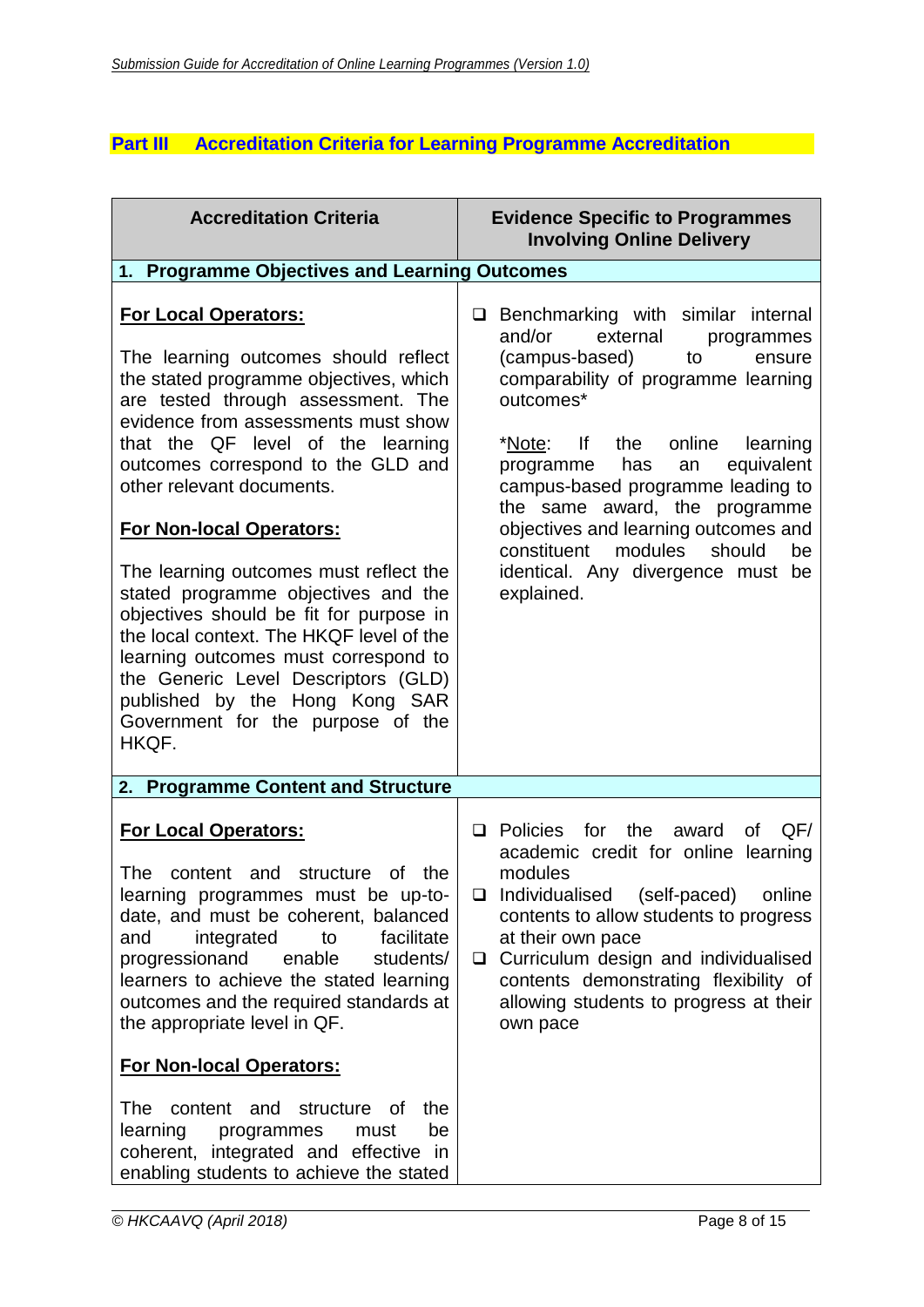| IT skills required for undertaking the<br>❏<br>online learning activities                                                                                                                                                                                                                                                                                                                                                                                         |
|-------------------------------------------------------------------------------------------------------------------------------------------------------------------------------------------------------------------------------------------------------------------------------------------------------------------------------------------------------------------------------------------------------------------------------------------------------------------|
|                                                                                                                                                                                                                                                                                                                                                                                                                                                                   |
| <b>Q</b> Learning management system used<br>for online teaching and learning<br>activities<br>□ Learning management system<br>in<br>place to support students' self-pace<br>learning experience<br>Policies<br>on online teaching and<br>□<br>learning<br>for interaction<br>between<br>teachers and students or among<br>students in the online environment<br><b>Methods</b><br>adopted<br>facilitate<br>to<br>$\Box$<br>interaction on the online platform and |
|                                                                                                                                                                                                                                                                                                                                                                                                                                                                   |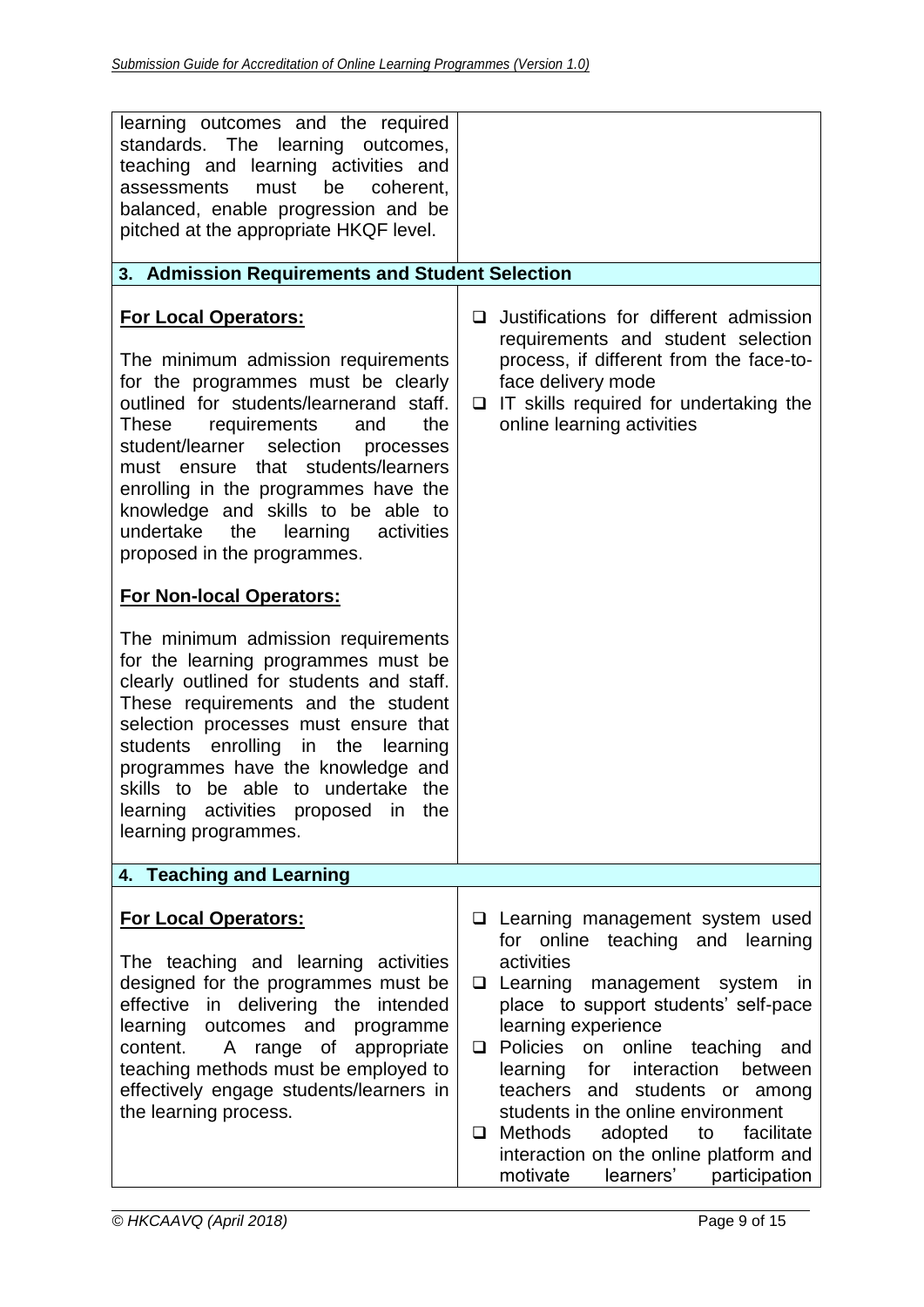| <b>For Non-local Operators:</b><br>The teaching and learning activities<br>designed for the learning programmes<br>must be effective in delivering<br>the<br>learning<br>outcomes<br>intended<br>and<br>programme content.                                                                                                                                                                                                                                                                                                                                                                                                                                                                                                                                                                                                                                                         | <b>Policies</b><br>online<br>learning<br>on<br>participation                                                                                                                                                                                                                                                                                                                                                                                                                                                                                                                                                                            |
|------------------------------------------------------------------------------------------------------------------------------------------------------------------------------------------------------------------------------------------------------------------------------------------------------------------------------------------------------------------------------------------------------------------------------------------------------------------------------------------------------------------------------------------------------------------------------------------------------------------------------------------------------------------------------------------------------------------------------------------------------------------------------------------------------------------------------------------------------------------------------------|-----------------------------------------------------------------------------------------------------------------------------------------------------------------------------------------------------------------------------------------------------------------------------------------------------------------------------------------------------------------------------------------------------------------------------------------------------------------------------------------------------------------------------------------------------------------------------------------------------------------------------------------|
| <b>5. Student Assessment</b>                                                                                                                                                                                                                                                                                                                                                                                                                                                                                                                                                                                                                                                                                                                                                                                                                                                       |                                                                                                                                                                                                                                                                                                                                                                                                                                                                                                                                                                                                                                         |
| <b>For Local Operators:</b><br>Assessments must support effective<br>learning and enable students/learners to<br>achievement<br><b>of</b><br>the<br>demonstrate<br>learning outcomes and the required<br>standards. The assessment methods<br>for<br>the<br>techniques<br>used<br>and<br>programmes must be valid, reliable, fair<br>and sufficient to reflect the learning<br>outcomes at the claimed QF levels.<br><b>For Non-local Operators:</b><br>Assessments must support effective<br>enable<br>students<br>learning<br>and<br>to<br>demonstrate attainment of the learning<br>outcomes at the required standards.<br>methods<br>The<br>and<br>assessment<br>techniques used for<br>the<br>learning<br>programmes must be valid, reliable, fair,<br>sufficient<br>reflect<br>the<br>to<br>learning<br>outcomes at the claimed HKQF levels,<br>and secure against cheating. | $\Box$ Policies and procedures governing<br>online<br>assessments<br>including<br>academic integrity, moderation and<br>progression<br>□ Policies and procedures governing<br>authentication<br>student<br>including<br>submission of assessment work<br>$\Box$ Policies and mechanisms in place to<br>evaluate<br>monitor<br>and<br>online<br>assessment data for continuous<br>improvement purposes<br>$\Box$ Training for teaching staff in using<br>data from online assessments and<br>other data sources to modify content<br>and to guide student learning<br>Samples of formative and summative<br>$\Box$<br>online assessments |
| 6. Staffing and Staff Development for Learning Programmes                                                                                                                                                                                                                                                                                                                                                                                                                                                                                                                                                                                                                                                                                                                                                                                                                          |                                                                                                                                                                                                                                                                                                                                                                                                                                                                                                                                                                                                                                         |
| <b>For Local Operators:</b><br>Operators must have adequate teaching<br>and support staff with the qualities,<br>competence,<br>qualifications<br>and<br>experience necessary for the effective<br>programme<br>management,<br>planning,<br>monitoring<br>delivery<br>of<br>their<br>and<br>programmes. There must be adequate<br>staff development scheme and activities<br>to ensure that the teaching and support<br>staff are kept updated for the quality<br>delivery of the programmes.                                                                                                                                                                                                                                                                                                                                                                                      | $\Box$ Profiles of staff (teaching and IT<br>technical<br>with<br>support)<br>relevant<br>qualifications and experience in an<br>online<br>teaching<br>and<br>learning<br>environment                                                                                                                                                                                                                                                                                                                                                                                                                                                   |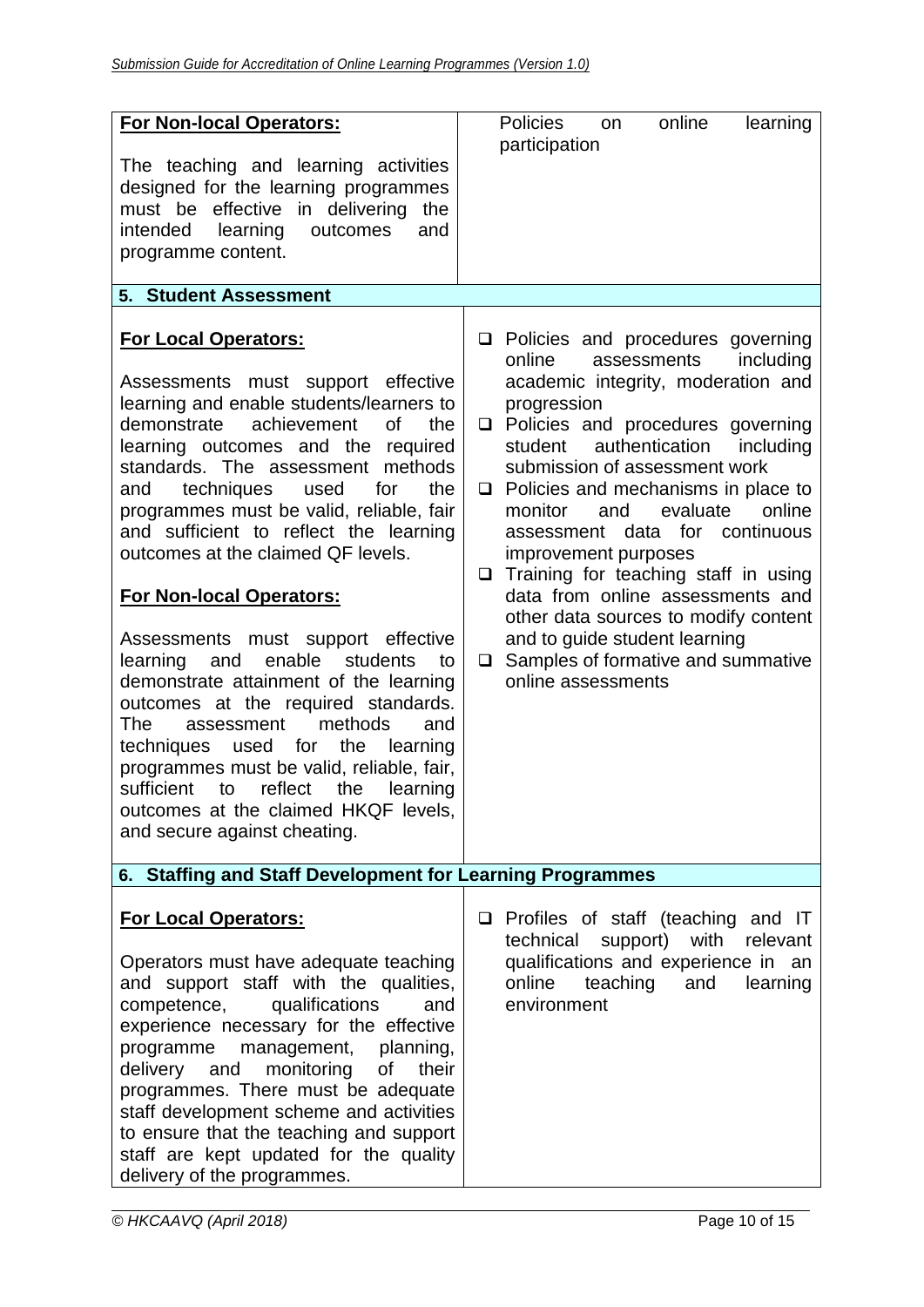| <b>For Non-local Operators:</b>                                                                                                                                                                                                                                                                                                                                                                                                                                                                                   |                                                                                                                                                                                                                                                                                                                                                                                                                                                            |
|-------------------------------------------------------------------------------------------------------------------------------------------------------------------------------------------------------------------------------------------------------------------------------------------------------------------------------------------------------------------------------------------------------------------------------------------------------------------------------------------------------------------|------------------------------------------------------------------------------------------------------------------------------------------------------------------------------------------------------------------------------------------------------------------------------------------------------------------------------------------------------------------------------------------------------------------------------------------------------------|
| The partnership must have adequate<br>teaching and support staff with the<br>qualities, competency, qualifications and<br>experience necessary for<br>effective<br>programme management,<br>planning,<br>delivery and monitoring of their learning<br>programmes. There must be adequate<br>development<br>staff<br>schemes<br>and<br>activities to ensure that the teaching and<br>support staff are kept updated for the<br>quality delivery of the<br>learning<br>programmes.                                  |                                                                                                                                                                                                                                                                                                                                                                                                                                                            |
| 7. Financial and Physical Resources for Learning Programmes                                                                                                                                                                                                                                                                                                                                                                                                                                                       |                                                                                                                                                                                                                                                                                                                                                                                                                                                            |
| <b>For Local Operators:</b><br>Operators must have adequate financial<br>and physical resources for the delivery<br>of their programmes.<br><b>For Non-local Operators:</b><br>The partnership must have adequate<br>financial and physical resources for the<br>delivery of their learning programmes.                                                                                                                                                                                                           | $\Box$ Learning resources, materials and<br>delivery mechanisms<br>are fit-for-<br>purpose for online programmes<br>$\Box$ Information about the availability and<br>life expectancy of the technology<br>$\Box$ Estimated cost<br>related<br>the<br>to<br>maintenance and sustainability of its<br>online<br>programme offerings<br>with<br>respect to facilities and equipment<br>for the next five years                                                |
| 8.                                                                                                                                                                                                                                                                                                                                                                                                                                                                                                                | <b>Quality Assurance (including Programme Development and Management)</b>                                                                                                                                                                                                                                                                                                                                                                                  |
| <b>For Local Operators:</b><br>Operators must (i) develop learning<br>programmes by addressing the needs of<br>employees<br>the<br>community,<br>and<br>employers and aligning them with the<br>GLD of the QF; and (ii) monitor and<br>review the performance of all their<br>programmes on an ongoing basis to<br>ensure that the programmes remain<br>current and valid and that the learning<br>teaching<br>and<br>learning<br>outcomes,<br>student/learner<br>activities<br>and<br>assessments are effective. | $\Box$<br><b>Documents</b><br>showing<br>how<br>data/information<br>collected<br>from<br>learning analytics tools are utilised to<br>monitor<br>and<br>review<br>students'<br>progress as well as identify remedial<br>students'<br>measures<br>support<br>to<br>learning<br>Formal channels for teachers and<br>❏<br>students to give feedback on their<br>online learning experience including<br>performance of teaching staff/tutors<br>if applicable. |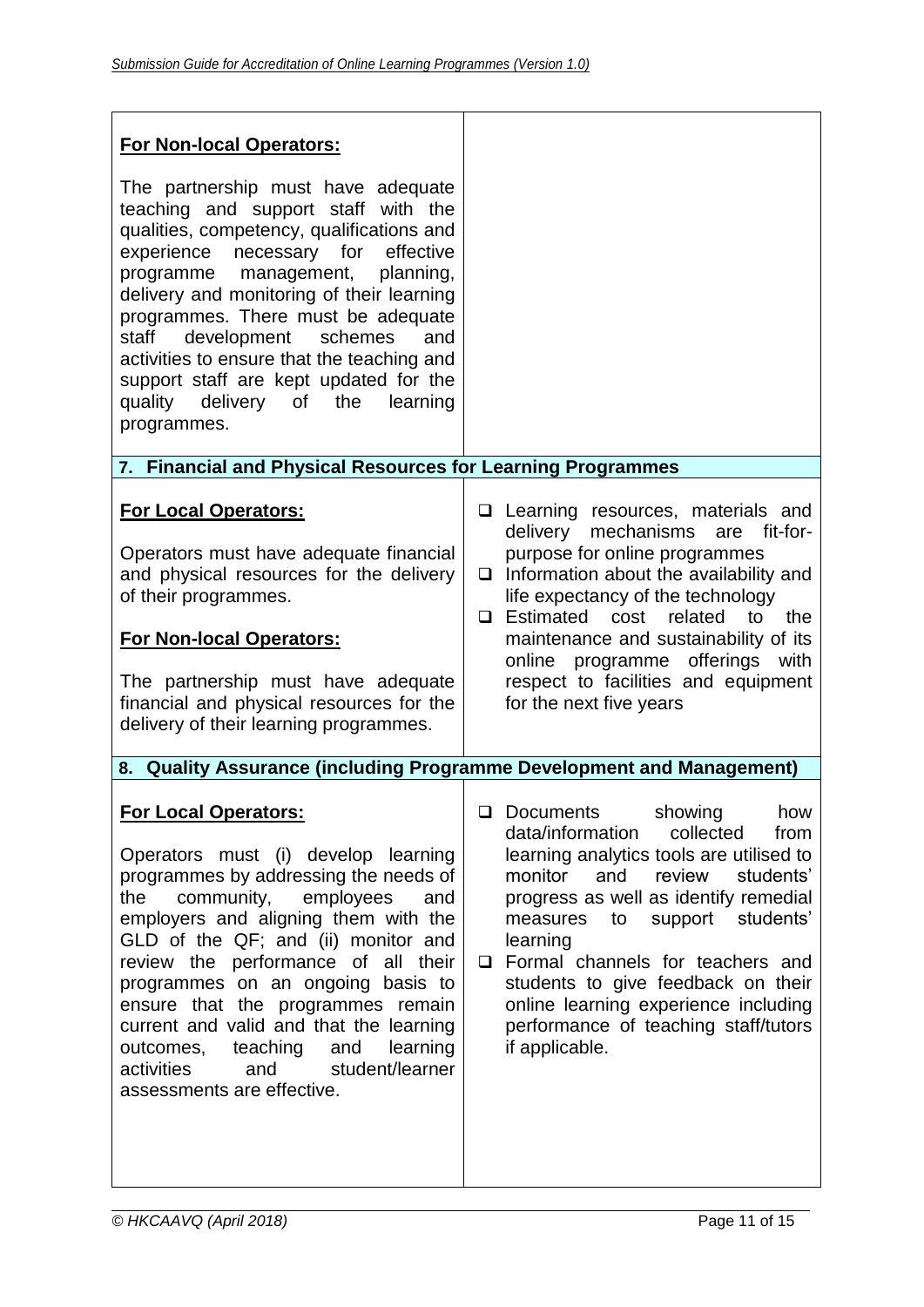| <b>For Non-local Operators:</b>                                                                                                                                                                                                                                                                                                                                                                                                                                                                                                                                                                                                                                                                                                                                               |                                                                                                                                                                                                                                                                                                                                                                                                                 |
|-------------------------------------------------------------------------------------------------------------------------------------------------------------------------------------------------------------------------------------------------------------------------------------------------------------------------------------------------------------------------------------------------------------------------------------------------------------------------------------------------------------------------------------------------------------------------------------------------------------------------------------------------------------------------------------------------------------------------------------------------------------------------------|-----------------------------------------------------------------------------------------------------------------------------------------------------------------------------------------------------------------------------------------------------------------------------------------------------------------------------------------------------------------------------------------------------------------|
| The<br>partnership must (i)<br>develop<br>learning programmes that address the<br>needs of the community, employees and<br>employers delivering learning outcomes<br>that align with the intended HKQF level;<br>(ii) monitor and review the performance<br>of all their learning programmes on an<br>basis to ensure that the<br>ongoing<br>learning programmes remain current<br>and<br>that<br>the<br>and<br>valid<br>learning<br>outcomes, teaching<br>and<br>learning<br>activities and student assessments are<br>effective; and (iii) ensure that there is a<br>clear delineation of responsibilities for all<br>aspects of quality assurance between<br>the partners in the collaboration, and<br>effective integration of the exercise of<br>those responsibilities. |                                                                                                                                                                                                                                                                                                                                                                                                                 |
| 9. Student Support Services                                                                                                                                                                                                                                                                                                                                                                                                                                                                                                                                                                                                                                                                                                                                                   |                                                                                                                                                                                                                                                                                                                                                                                                                 |
| <b>For Local Operators:</b><br>provide<br>Operators<br>must<br>students<br>with<br>clear,<br>/learners<br>accurate<br>information and dependable access to<br>workplace<br>attachment<br>and<br>support<br>that give students/learners<br>services<br>optimum<br>opportunity for successful<br>completion of the programme.<br><b>For Non-local Operators:</b>                                                                                                                                                                                                                                                                                                                                                                                                                | Policies and procedures reflecting<br>❏<br>needs for support<br>services<br>the<br>online<br>related<br>learning<br>to<br>programmes<br>Policies and guidelines for online<br>□<br>including<br>support<br>services,<br>technological support<br>Policies<br>determining<br>when<br>❏<br>educational interventions are needed<br>to support online students at risk of<br>failure or discontinuation of studies |
| The partnership must provide students<br>with clear, accurate information and<br>dependable access to support services<br>that give students optimal opportunity<br>for successful completion of the learning<br>Where<br>the<br>non-local<br>programme.<br>Operator is responsible for providing a<br>service, or determining an appeal,<br>complaint or other application, there<br>must be clear information available to<br>students as to how they may access the<br>non-local Operator; and provision for<br>any appeal or complaint to be heard in<br>Hong Kong or by video-conference link<br>to the non-local Operator.                                                                                                                                              |                                                                                                                                                                                                                                                                                                                                                                                                                 |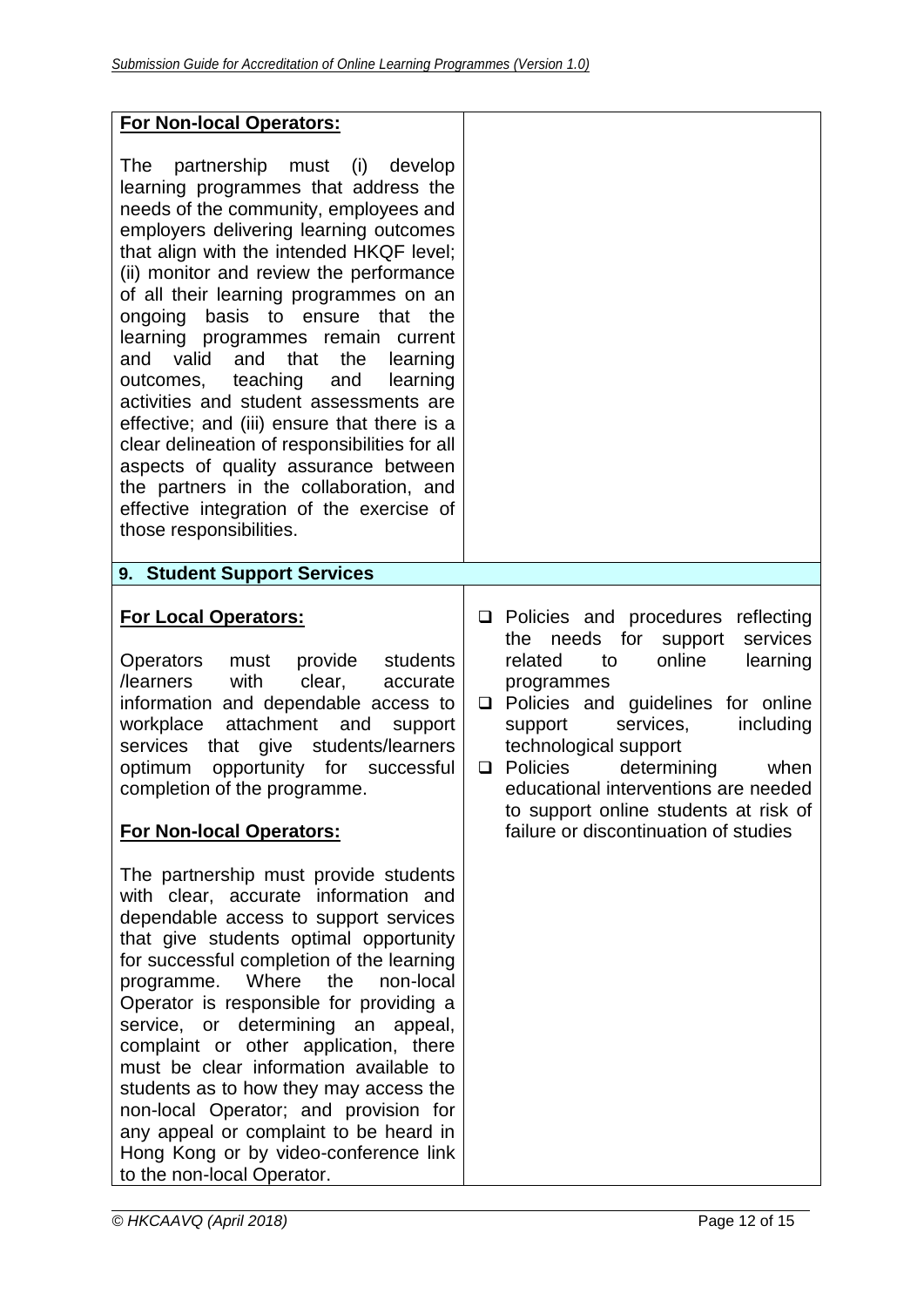| 10. Student Records and Information Management                                                                                                                                                                                                                                                                                                                                                                                                                                                                                                                 |                                                                                                                                                                                                                                                                                                                                                                                                        |
|----------------------------------------------------------------------------------------------------------------------------------------------------------------------------------------------------------------------------------------------------------------------------------------------------------------------------------------------------------------------------------------------------------------------------------------------------------------------------------------------------------------------------------------------------------------|--------------------------------------------------------------------------------------------------------------------------------------------------------------------------------------------------------------------------------------------------------------------------------------------------------------------------------------------------------------------------------------------------------|
| <b>For Local Operators:</b><br>Operators must have effective<br>administration and<br>management<br>systems and procedures in place to<br>ensure integrity, security, accuracy and<br>currency of their record.<br><b>For Non-local Operators:</b><br>The partnership must have effective<br>administration and<br>management<br>systems and procedures in place to<br>ensure integrity, security, accuracy and<br>currency of their records, and effective<br>arrangements for information to be<br>shared between the local and the non-<br>local Operators. | $\Box$ Measures in place for protecting the<br>security and integrity of teaching,<br>learning and assessment data of the<br>online programmes<br>$\Box$ Roles and duties of the responsible<br>unit(s) administering<br>student<br>information, teaching, learning and<br>assessment for online learning<br>programmes<br>Data on student engagement,<br>performance, retention in online<br>learning |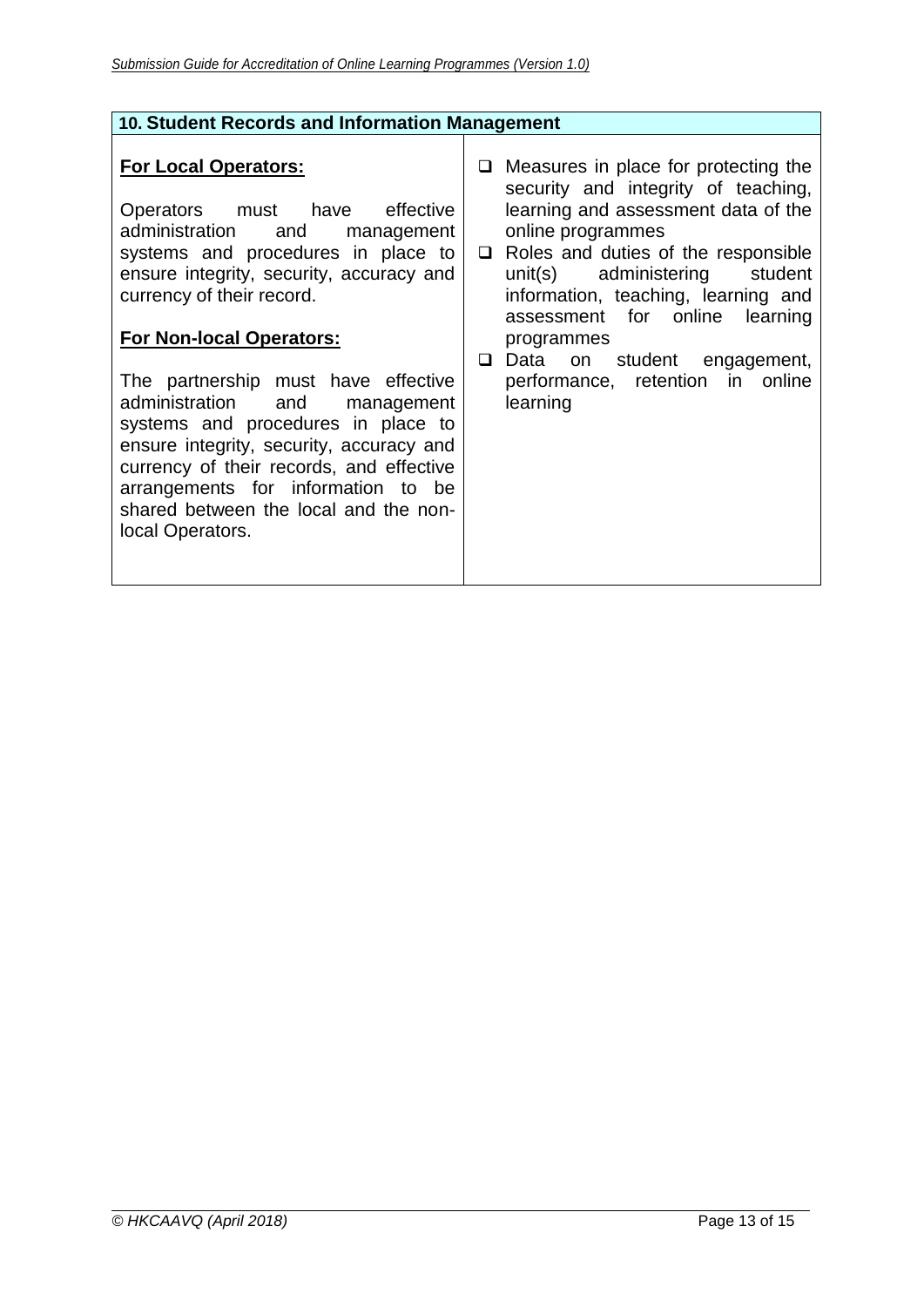## **Glossary**

## **Accreditation Document**

Prepared by the partnership to substantiate its claim of meeting the required standards when undertaking any stage(s) of the accreditation.

## **Criteria**

The elements for consideration in an accreditation exercise, as specified in the relevant set of guidance notes on individual stages of the Four-stage Quality Assurance Process. Each stage in the process has a specific purpose and therefore requires relevant evidence corresponding to the respective accreditation criteria and standards.

## **Initial Evaluation (IE)**

It is an upfront quality test to determine whether the collaborative provision between a local Operator and a non-local Operator (the partnership) is able to achieve its objectives as claimed and to operate the learning programmes (under the collaborative partnership) that meet the claimed QF standards. It is separate from, and additional to, any Initial Evaluation / Institutional Review which the local Operator may have undergone in respect of its local learning programmes or in connection with another non-local partner in another partnership.

#### **Learning Programme**

A programme of studies or training defined by a curriculum (which may consist of one or more modules, units, subjects or courses or any combination of those elements) and includes, where the context permits, any proposed programme of such studies or training.

#### **Local Operator**

An Operator whose base of operation is in Hong Kong (including the local office of a non-local educational institution).

## **Non-local Operator**

A local Operator's partner whose base of operation is outside Hong Kong.